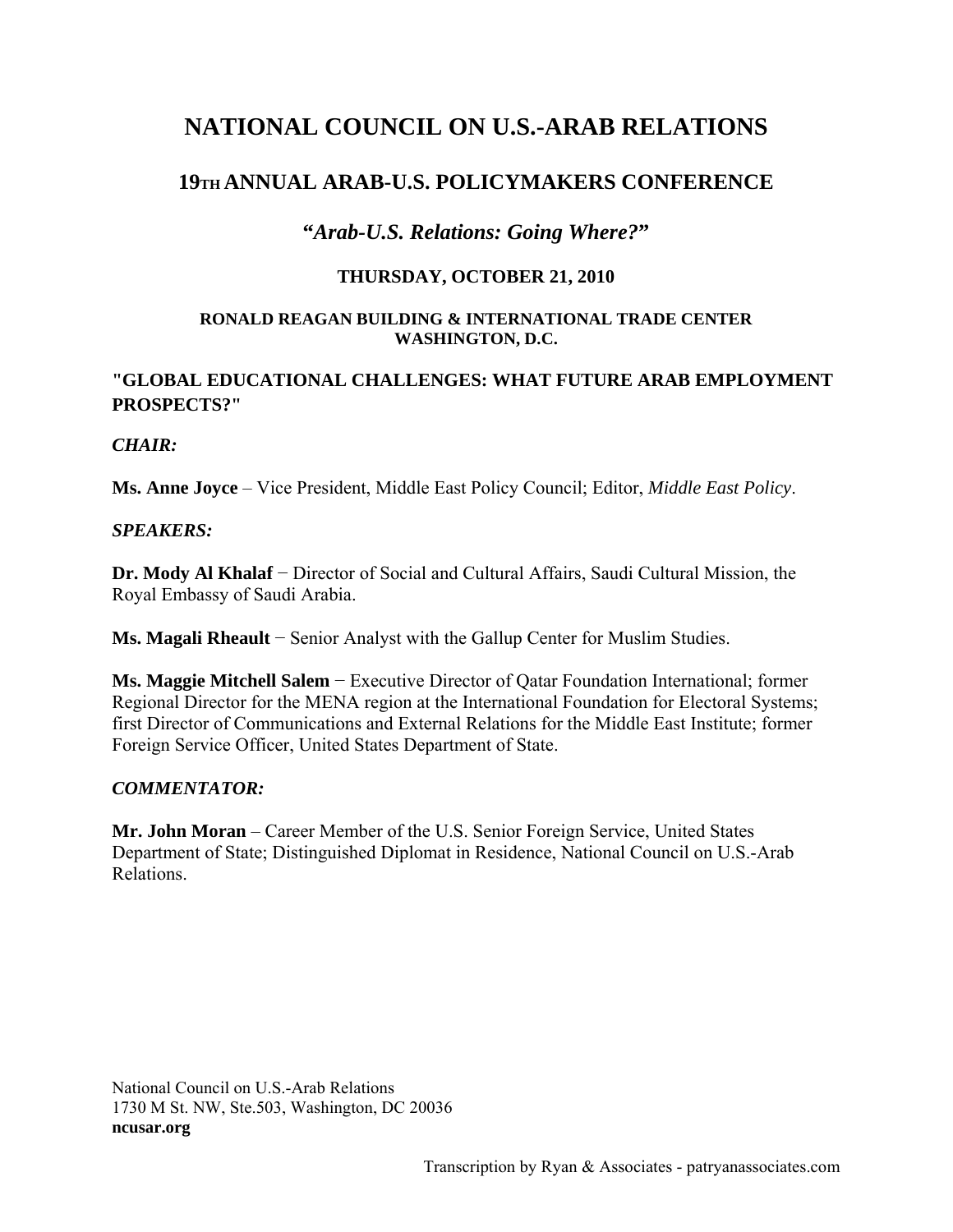#### EDUCATION

[Ms. Anne Joyce] Thank you very much, and thank you to John Duke Anthony and the National Council for having this program. It's broad, deep and complex and it gives us all an opportunity to examine issues that aren't in the public debate all the time, at least from this perspective.

I think we have to be a little humble when we talk about education. We Americans tend to preach to others about it, as if it were the Philosopher's Stone, whereby you could transform base metals into gold. Not quite. Education is necessary but not sufficient. We also have to talk about what kind of education we're talking about. What is appropriate for any particular society? Are we talking about liberal arts education, critical thinking, technical training? There are many aspects to it and when you see our or unemployment rate at the moment, and the amount of discontent in our society about jobs and careers and so forth, we have a lot of questions to answer ourselves. How do we fit in our people into lives that are satisfying for them?

It's good to take this up during an election season too, because the rhetoric out there is very hostile. You can feel the resentment and also the ignorance in the political debate and it's very of painful, I think, for most of us.

In our field we also are aware that the political elites, the educated class, are often very guilty of groupthink and conventional wisdom. It's also the case, that of course, in the public debate there's a great deal of ignorance bandied about. So preaching to others about education is something I hesitate to do.

At any rate we have to all face the social divide that education sometimes produces and I think the backlash against the educated elite is inevitable. We see it in our own country and other countries as well. Before I forget to do this or if there was no time at the end I want to pick up on something that Chas Freeman, my former boss, said this morning. That is that public intellectuals should or have a duty to go out and try to mitigate hatred of Muslims which is everywhere in our society regrettably. So go out and reprove somebody for prejudice after this meeting.

Our panel today is wonderful and I know that because I watched the video of Dr. Mody Alkhalaf's talk from last year. It's really inspiring and wonderful. She will be our first speaker. I think I'll briefly introduce all of them right now and then they can speak in order. I'll let you read the more complicated biographical details. She's the Director of Social and Cultural Affair at the Saudi Cultural Mission at the embassy here in Washington.

The next speaker will be Ms. Magali Rheault, senior analyst for the Gallup Center for Muslim Studies. She does polling among Arab youth and more than that which I'm sure she'll tell you about. I think polling doesn't all involve why do they hate us.

The final panelist is Maggie Mitchell Salem who is well known to Washington audiences from her work at the State Department and the Middle East Institute. She is the Executive Director of the Qatar Foundation International in Washington and also in Qatar.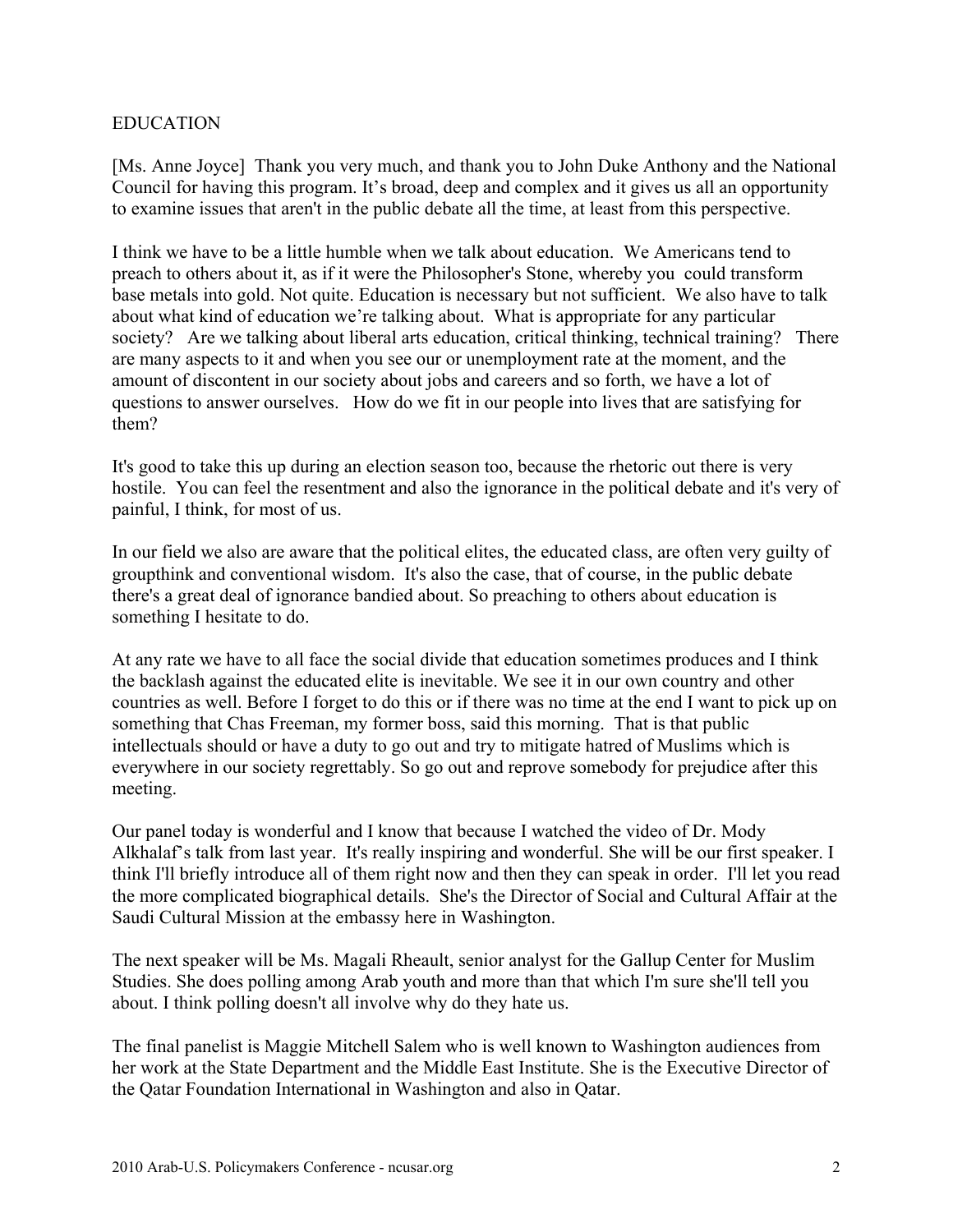Our commentator will be John Moran who's the distinguished Diplomat in Residence at the National Council on US Arab Relations this year. He's a career member of the senior Foreign Service as well. It'll be his job to pick up on what the panelists have said and that and ask provocative questions. Your questions will be included of course at the end as well.

So I'll now turn the podium over to Dr. Mody Alkhalaf.

[Dr. Mody Alkhalaf] Salam Alaikum. Good afternoon ladies and gentlemen. I'm honored to be here again among another distinguished panel addressing an audience of this caliber. My first public debut to Western audiences was in 2003 when I started writing for Arab News. Those articles were mostly critical, asking for social change, predominantly regarding women's rights. My Western audiences were very sympathetic and encouraging. The most frequent question I got was what's it like living in Saudi Arabia.

Like I said, asked with genuine sympathy. And to their surprise my instant answer was always with the same genuity, "Are you kidding me? I would not want to be anywhere else in the world." Why? I was living history, every day, literally.

Actually I'd give them an analogy. I'd also say for you to understand better because some people will criticize this. It was like standing in the exact center of a tornado, where you know that if you stand still it could kill you, but if you move in any uncalculated way it could be just as fatal. So the whole country was always calculating, moving, planning, keeping up to speed with the changes and the changes around the world.

Today this panel is on global education and employment challenges.

So much to say, so little time. So I'll focus on just how Saudi Arabia has met global education challenges and has tried to develop its human resources in an attempt to solve parts, and emphasis on parts of the rising employment challenges in the region.

So, first of all my country has been built on Five-Year Plans, developmental plans since 1960. We are currently in the ninth Five-Year developmental plan and it includes a whopping 385 billion in new spending. So how is Saudi Arabia going to utilize it the next five years? Well over 50%, fortunately, will go to developing our human resources, 19% to social and health, a little over 15% to economic resources, over 7% to transportation and communication and 7% to housing.

#### [PowerPoint slides]

This is how we deal with it on a pie chart. So I think Saudi Arabia is actually a fine example for a panel like this. Now of course higher education is key to the new developmental plan. We are increasing the capacity of universities to jump from 500,000 to a 1.7 million. We are increasing postgraduate students to 5% of all students and that's by diversifying our postgraduate programs. We are encouraging university collaboration with international institutions, and if any of you are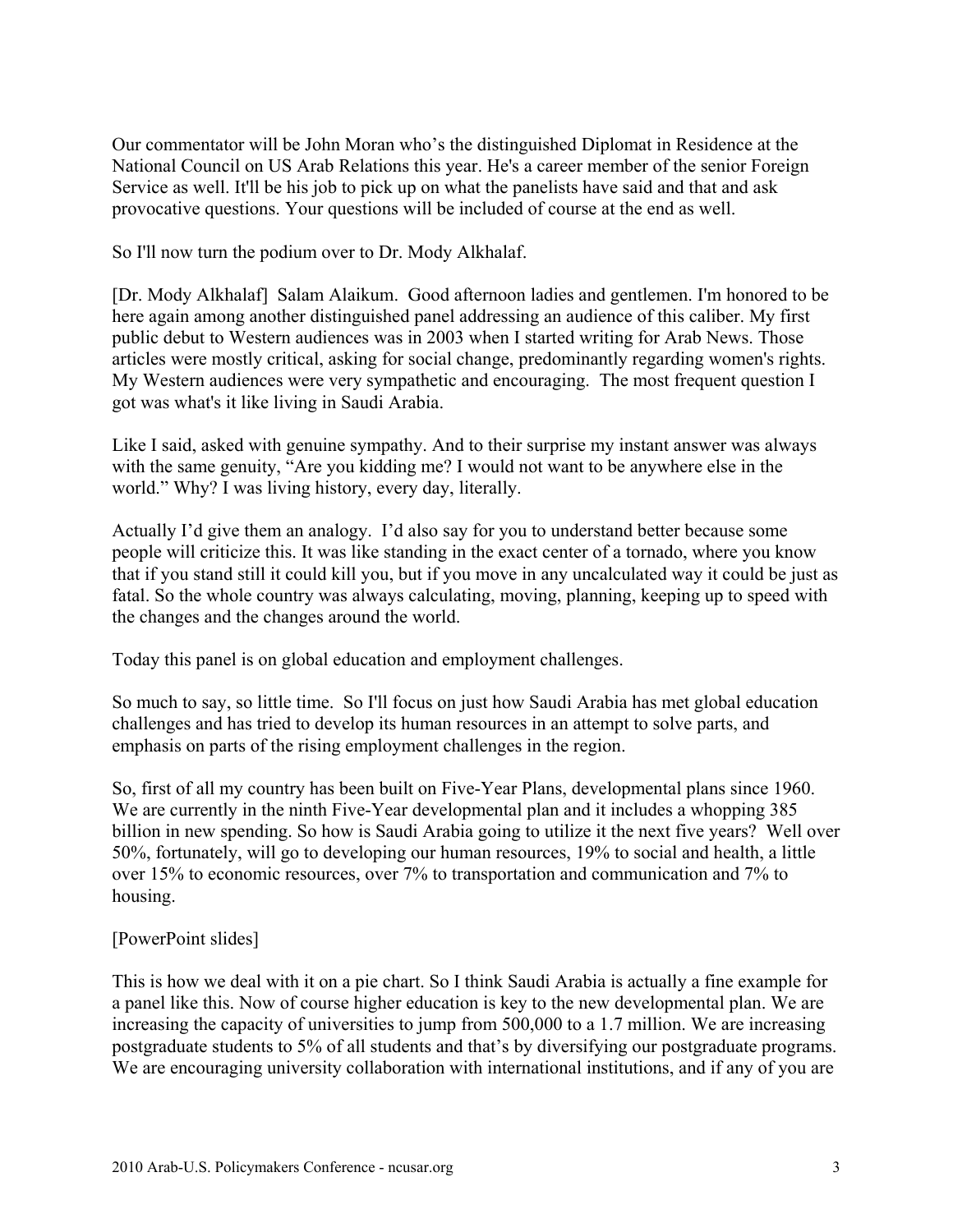affiliated with universities here you must have been contacted by Saudi universities. We are increasing the number of local scholarships, which I shall be discussing a bit more later.

Now our first university was established in 1958. Between 1958 and 2002, which is about four decades, we had eight universities and then in just one decade, between 2003 and 2010, the number of universities in Saudi Arabia has tripled.

Here I'd like to make a stop at two of those universities. The first, the King Abdullah University of Science and Technology, KAUST, which I'm sure all of you are have heard of. As a worldrenowned research center built over 9000 acres, it has faculty and students from all over the world to do research, to study and to address global issues.

The second stop, and I'm a bit biased here, because I'm faculty at the second university, which is Princess Noura University. Princess Noura University is the first all-female university in Saudi Arabia. It's the largest in the region, it's built over, it's still being built actually, over 8 million square meters. It will be able to accommodate 40,000 female students. The campus will have of course administration buildings, educational buildings, it will have conference centers, a huge library, student and faculty housing, in addition to a hospital with 500 beds.

The private sector is also increasing in Saudi Arabia. It only started recently with the first university in 2000, but in one decade we have eight private universities excluding private colleges. When I was talking about local scholarships the government is funding students to study at these universities as well if they qualify.

Now key is building new facilities, and Ambassador Jubeir mentioned today that one way to tackle unemployment was to take the high school graduates and give them technical skills so that's another thing the country is focusing on. Currently we have 68 technical education institutions but within five years those numbers will increase to 24 or 25, sorry, more technical colleges, 28 technical institutions and over 50 industrial training institutes, and that also will help resolve some of the unemployment problems.

We are also encouraging innovation in science and technology. How? Well first of all over 240 million in grants for research every year, and establishment of 10 research centers, 15 university technological innovation centers and here we are collaborating with the King Abdullah University for Science and Technology and at least eight technology incubators, again in collaboration with the King Abdullah University and other universities.

Also included in this five-year plan is the extension of the King Abdullah Scholarship Program. Now if some of you don't know what that is, it started in 2005 with an agreement between King Abdullah and President Bush to increase the number of scholarship students in the U.S. It was supposed to be a five-year program but in 2010 it was extended for another five years. So why is this program so important and why did I choose it to be the focus of this presentation?

Wellm the mission of the King Abdullah Scholarship Program is to actively develop and qualify human resources for two purposes: to be world competitive in the market and to be a high caliber basis for both universities, public and government, sorry, and private sectors.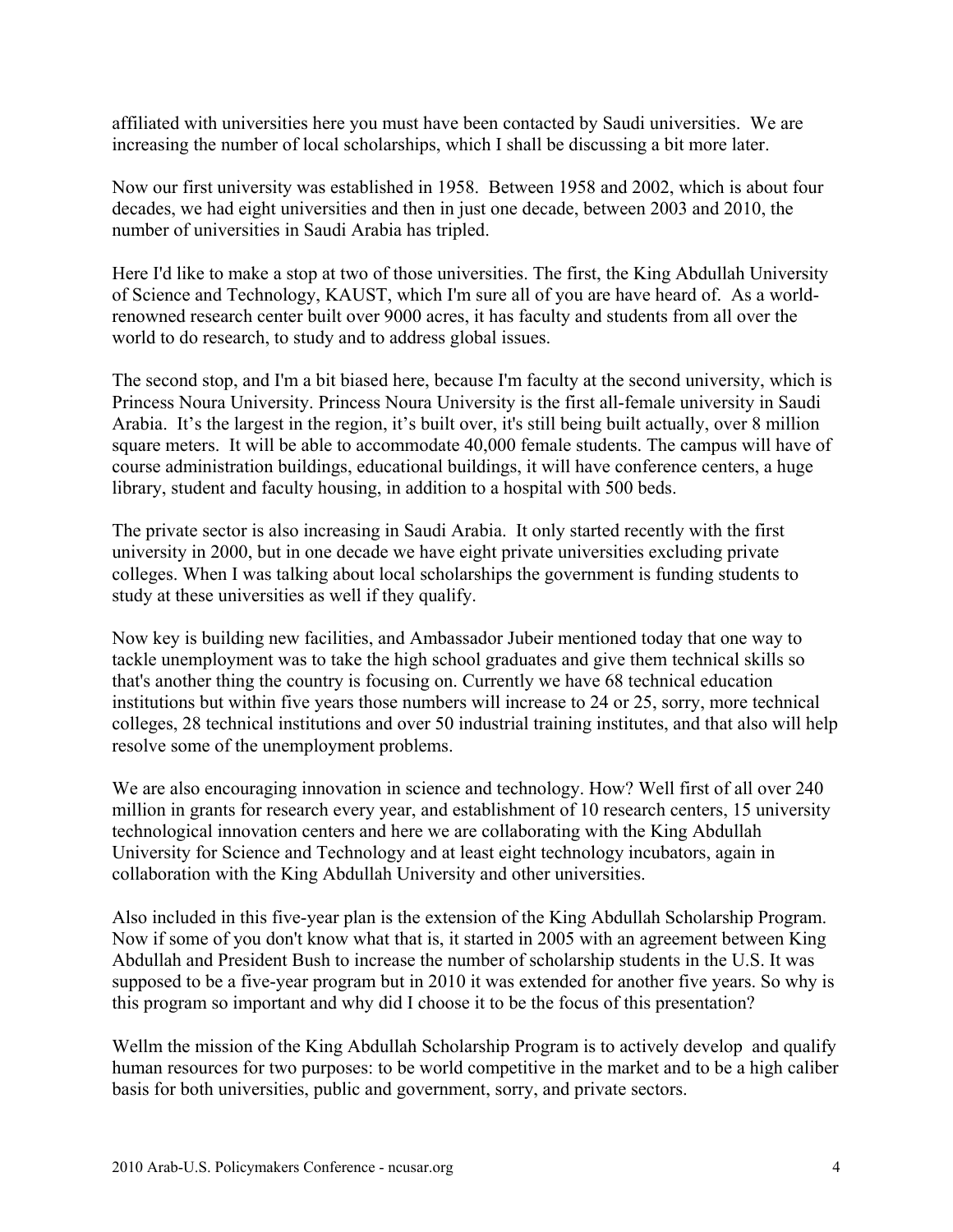To achieve that mission KASP or the King Abdullah Scholarship Program is offering scholarships in all of these degrees from bachelors all the way to do medical fellowships. And what field do you think we are sponsoring? Well predominantly it's going to medicine with all its branches, pure sciences and the medical sciences, but is that all our job market needs? Certainly not. It's also sponsoring engineering, computer sciences and business with all their branches as well.

How are these candidates selected? Well if you, and this is a question I get common from university officials, in particular. If you are an undergraduate student you have to have at least 90% on your high school diploma, 75% on your achievement which is the three years of high school and 70 on an aptitude test which is just kind of like an SAT here. If you are going for your bachelors but already have a two year diploma you would have to have at least a GPA of 3.5 and no more than five years since your last degree. If you're going for your postgrad then you would have to have a GPA of at least 2.7 and again no more than five years since your last degree. If you're going for Medical Fellowship Residency it's even simpler. All you have to do is get admission from an institute accredited by the Ministry of Higher Education. Now once these candidates are selected what happens? We send them almost all over the world, from the United States to Czech Republic in different numbers, to different degrees, of course.

Can you imagine the collective experience that these young men and women will have when they come back to their country? Okay, before the students go they are given a short orientation. They are told about their scholarship rights and responsibilities. It's just a three-day workshop in three main cities in Saudi Arabia so we cram in as much as you can. Information about the country they are going to, as much social and psychological preparation you can give a student in three days, and sometimes guest speakers are invited from the Ministry of Higher Education or even from the countries they are going to, or former students to share their experiences.

Now once these lucky students arrive in the countries they are supposed to be in what do you think they get? Well full tuition in any university, Ivy League or smaller ones. Monthly stipend. They get full medical and dental coverage. They get reimbursements for attending conferences, workshops and symposia. They get rewards even for high GPAs and publishing papers. If they are married and have children they even get financial support for spouse and children, and for spouses they get another scholarship for the spouse. And even annual round-trip tickets throughout the years of study to Saudi Arabia and back.

Every time I discuss the number of students worldwide, I remember that joke about the multimillionaire who was asked about his net worth and his answer was before you asked the question or after you asked the question, to signify how fast it increases. So when people ask me how many students we have I want to say before you ask the question or after you asked the question. According to MOHE stats, Ministry of Higher Education, as of September 2010 we had 98,000 students worldwide, but Ambassador Jubeir today mentioned there were over 100,000 and I agree with him totally. At the cultural mission here in DC alone we get an average 300 to 500 a week.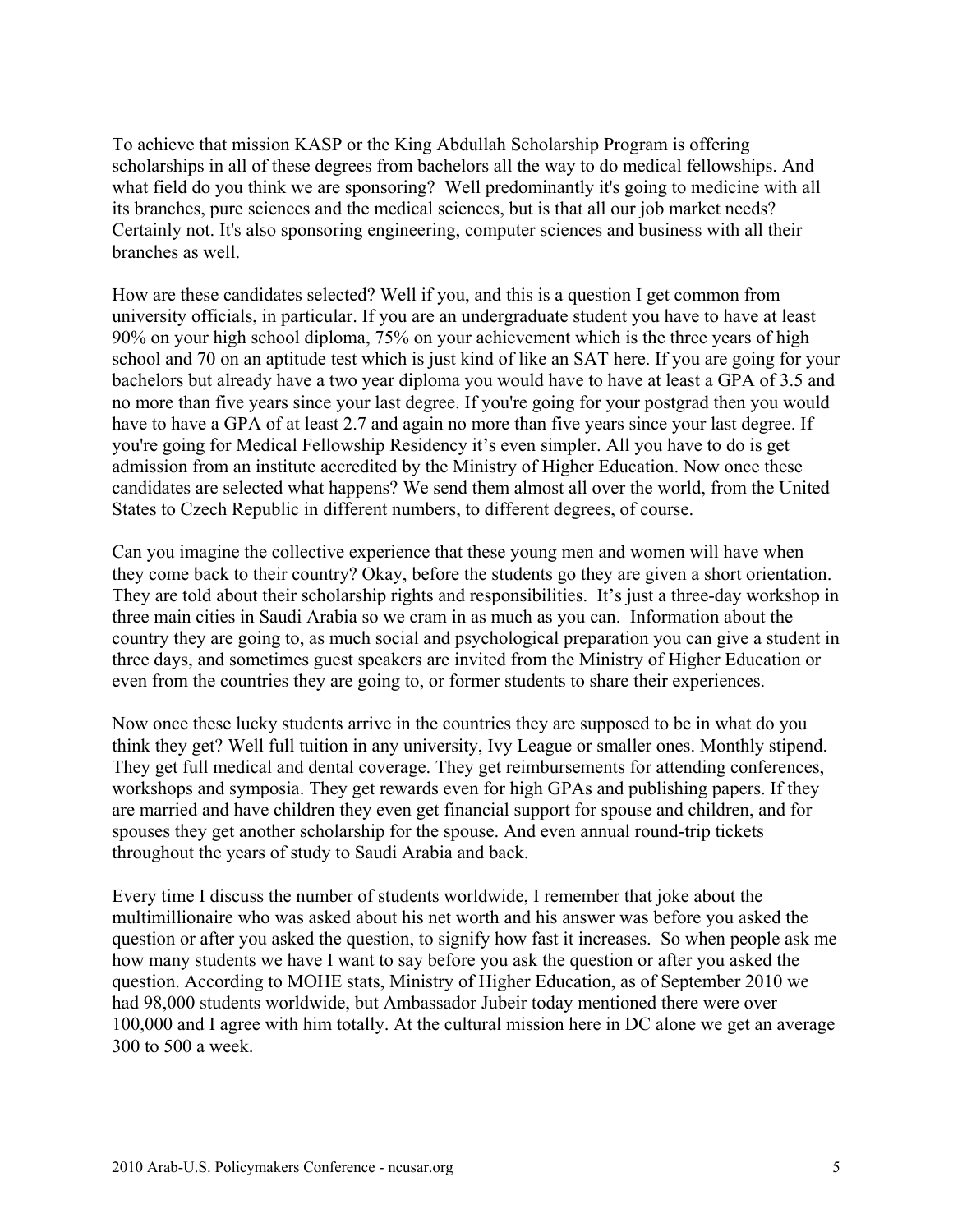So are there students studying in Saudi Arabia, certainly. Students abroad are only 18.5% of higher education students. This is a short diagram to show you how much we've jumped since 2005. We had about 10,000 students and now it's 100,000 so in five years we've increased tenfold. We are fourth in the world in the number of international students studying abroad. And I think that's impressive from a country so young as ours. And then if you compare it to number of residents we are actually the second in the world following only Greece.

If you noticed in the numbers and the schedule a few slides back I had three types of scholarship students. One we call the sponsored students and those are the one that are fully covered by the King Abdullah Scholarship Program. The second, from their name, are self sponsored and they come here with the hope of getting a scholarship once they've finished the language program or start their academic degrees and most often than not that happens. The third type is the employed scholarship student and those are fully funded as well, but not by the King Abdullah Scholarship Program but by other sectors they come from like universities, or ministries or private businesses.

Based on degree level, if you're wondering, the majority of our students studying their bachelor's degree. So the majority is bachelors, followed by masters then by doctoral then by medical fellowships.

If you notice the division between male and female, females make up about 30% of scholarship students worldwide. If we break it down male and female by degrees, most males around the world are doing their bachelor's with 57% and females are equally working on their bachelor's and their masters, followed of course by doctoral residency and other programs.

What are the students mainly studying? The highest majority of students all around the world in the King Abdullah Scholarship Program are studying business followed by engineering and computer science. If you go down to the lower numbers in the lower specialties you'll find that they are doing journalism, mathematics, nursing, transportation.

This is no surprise to anybody. The top places where students are studying. The lion's share of course is the United States of America. We have students in over 1000 universities here, 30,000 in the U.S. alone. Followed by the UK, Canada, Australia, New Zealand, Germany, Malaysia, France, China and Austria, and I'd like to note here that I've taken out the Arab countries. Our students go to the Middle East as well and Arab countries in Northern Africa. The only continent I think we don't have sponsored students in is South America. But we're working on that.

So what are they doing in the country? Well they're getting a world-class education. In the United States for example. They are going to the top 10 universities, but is that all? They're breaking stereotypes and building bridges. They are taking every opportunity to teach about their country whether it's one-on-one or in classrooms or on international week on campus.

They are teaching about our attire it even the controversial abaya or the beautiful jalabiya. They are sharing our food the famous kabsa, and they're showing off their dance, by the way those are the George Mason students at the cherry blossoms in DC. And they are showing the world how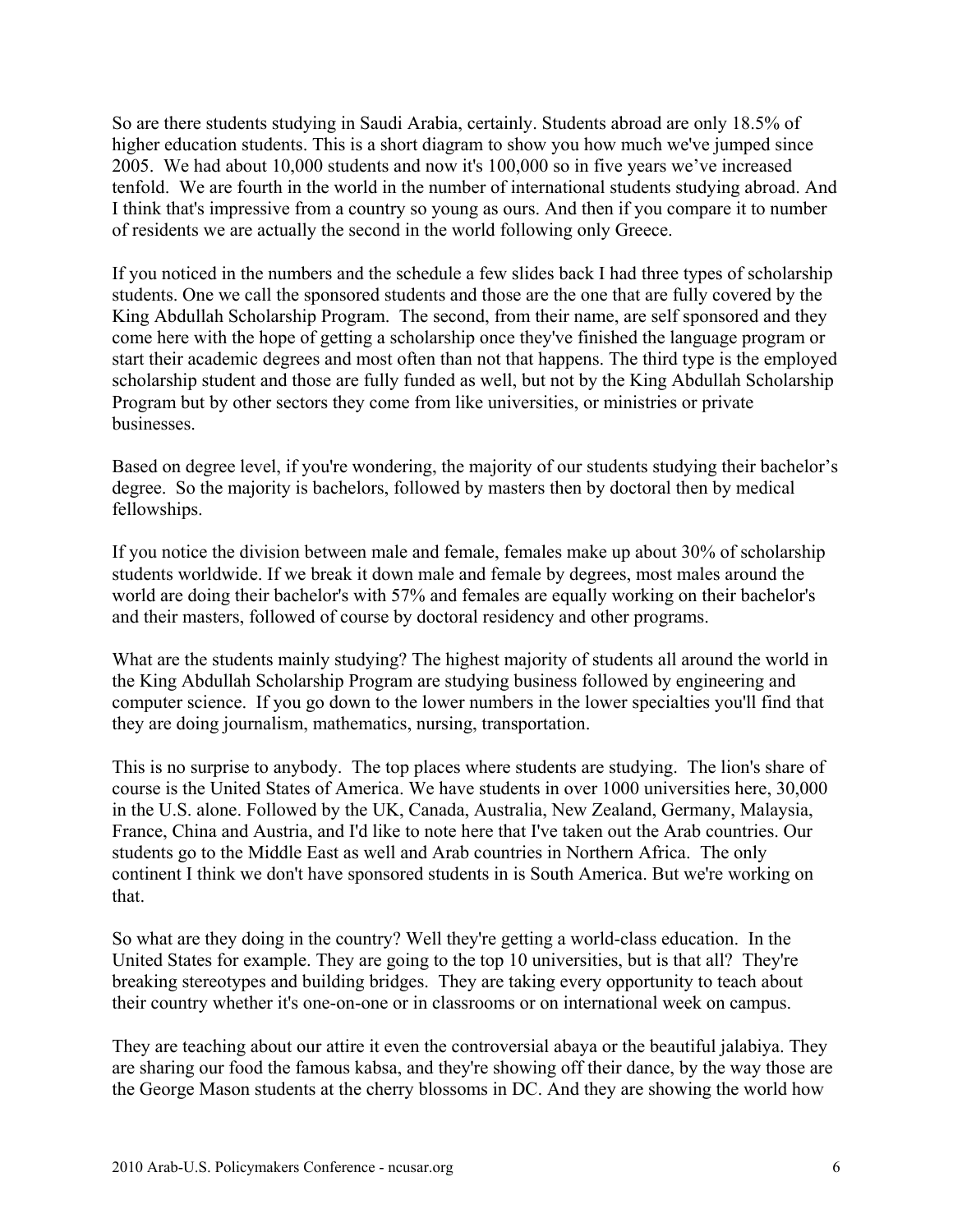to write their names in our language. They are learning about American society and about the other countries that they are studying in. They're contributing with volunteer community service, visiting schools and nursing homes, sharing their compassion and their experiences. They are also raising the Saudi flag high and proud, alongside the American flag here and all other flags that they interact with.

In 2005 King Abdullah addressed the media explaining the reason for this program with these wise words, "For them to know the world and for the world to know them." In August of 2010 the media responded and acknowledged the wisdom and honor of this program by naming King Abdullah among the top 10 world leaders. Thank you for listening.

[Joyce] Thank you very much Doctsor Alkhalaf. That was excellent and although she went very fast it was comprehensible.

Okay since I had introduced Magali Rheault already she will come now to the podium and talk about the surveys that she has been conducted in the Arab world.

And I think she's using that PowerPoint as well.

[Magali Rheault] Good evening. It is my great pleasure to be here this afternoon to address this extremely distinguished audience and also to showcase some highlights from the research that we conduct at Gallup.

Anne introduced me by saying that I'm a pollster. I'm a little more than a pollster. I'm a social scientist and I work for the Gallup organization. Anne, you also mentioned "why do they hate us," and whether we can explore this. This is definitely a topic that my research center has explored. I'm just afraid that it would take basically more than the remainder of this panel and into tomorrow to fully explore these ideas with you.

So for this afternoon, for this evening I'm going to focus on entrepreneurship aspirations in the MENA region. I'm going to tell you how we go about doing this research, which some of you may already be familiar with, and then I'll be looking forward to hearing your feedback and your questions regarding this work.

Dr. Mody focused on one very specific country, and I think Maggie will focus on also another, the Qatar situation. I'm going to bring you the 10,000-foot view. We have a very, very diverse region from Morocco all the way to Yemen, that I really want to bring you the big picture view and from the angle of employment or lack thereof and looking at entrepreneurship and how entrepreneurship can be a pillar, a core pillar, to address this challenge and that the whole region is facing, which is job creation.

As many of you know about 30 percent of the Arab world is between the ages of 15 and 29. We have a huge demographic cohort; in fact the cohort is about 100 million strong. So this is actually the largest cohort to enter in history, to enter what will, at least try, to enter the labor force. It's certainly it is a demographic challenge but we can also see it as a demographic dividend. We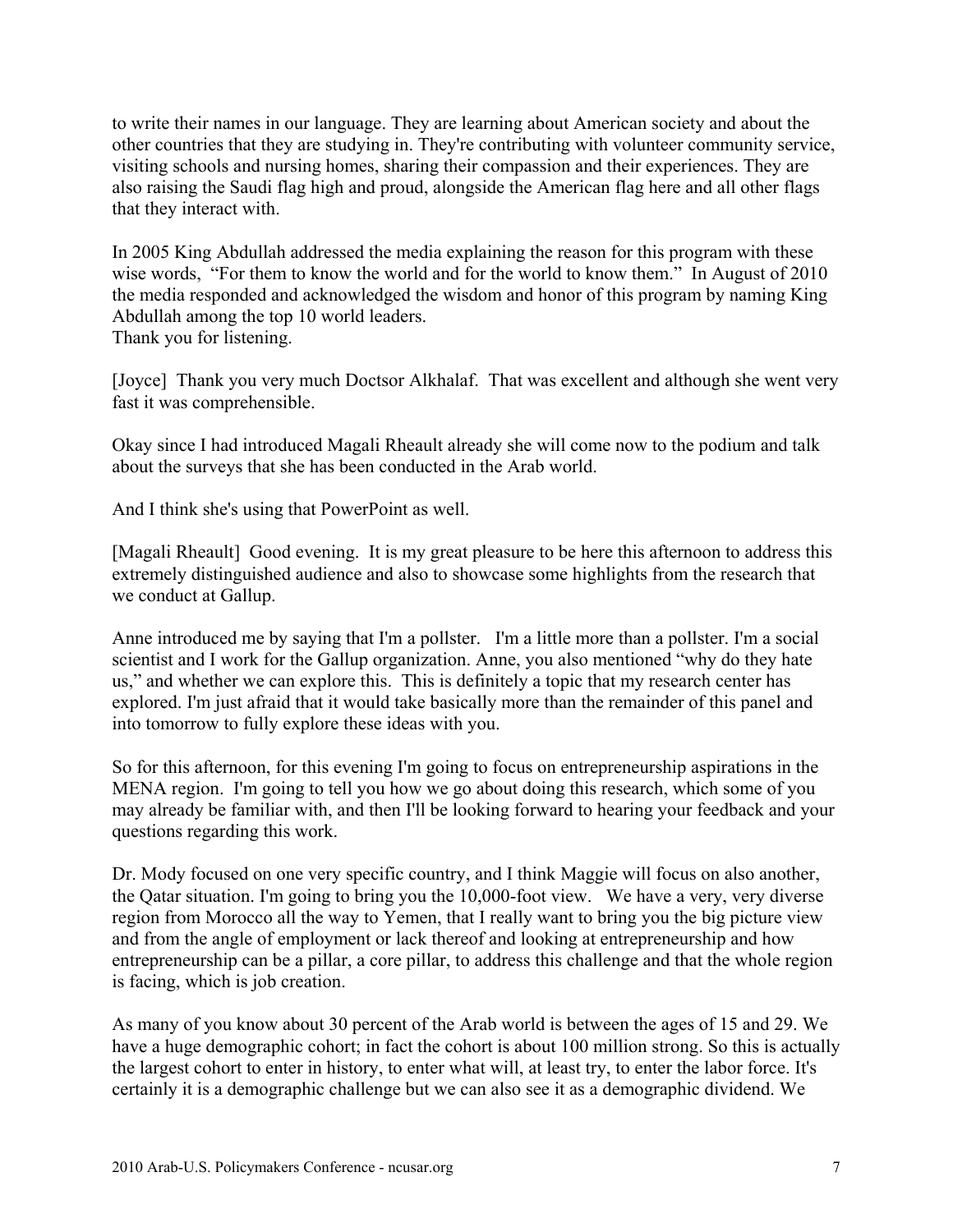need to think about how can we make the switch? How can we go from the challenge to the dividend? One of the things that we can do is by looking at young Arabs as today's vital partners, if you like, with a stake in their society as opposed to viewing them as tomorrow's beneficiary for whom we need to find employment.

Basically this whole work is the subject of my research with the Center for Modern Studies and Gallup has been working in partnership with a nonprofit, nongovernmental organization called Silatech. Silatech was created in 2008., pursuant to the vision of Her Highness Sheikha Mozah and Silatech's mission is to connect young Arabs with employment and enterprise opportunities in their respective countries. But before we can address this challenge at least in a successful way we need to measure it. That's exactly what we do at Gallup and our research focuses for this particular effort, initiative our research focuses on the voices is of young Arabs.

What we do is we measure their perceptions of basically the obstacles that they perceive in terms of being employed or creating a business, though we also want to better understand their aspirations and their dreams for a better future. This in turn, this whole entire body of research can and will inform policies and this is part of our dissemination efforts in terms of initiatives to remove these obstacles to employment and entrepreneurship in those countries.

I'm going to focus on highlights from our last report.

Just to give you a brief overview very, very briefly I'll talk about methodology and how it is that how do we carry out this research. We'll look at work preferences, whether people prefer, young people prefer, to work in the public sector or the private sector. We'll look at how young Arabs view entrepreneurship in terms of whether it's a good climate or not. How many young Arabs planned to start a business, what kind of demographic attributes and other attributes do we can we see in those aspiring entrepreneurs and then we'll look at two key areas, perceptions, attitudes towards business entry variables as well as business outcome variables. Then we'll take it all together and look at key learnings.

In terms of the methodology we cover pretty much every single country in the Arab League with the exception of Oman. In terms of Somalia, which is also, a member of the Arab League, we can't really be polling in Somalia for obvious reasons. There is one region of Somalia where we can safely send our interviewers because all of this work is actually done in face to face interviews, so in Somaliland we can actually send people without them being killed.

We use random probabilities samples, which simply means that every single person in the country based on your sampling frame have an equal chance of being selected for this survey. And as I just mentioned we conduct face-to-face interviews of Arab nationals. This is an issue for the GCC countries that have very large non-national populations and the cohorts are age 15 and older. We conduct at least 1000 interviews twice a year. So we end up with, and that's for every single country, so we have very large sample sizes that enable us to do some pretty interesting research.

We interview basically the whole gamut, rich people, poor people, the entire socio-economic spectrum. We're not only in urban areas. A lot of the times the survey research work that you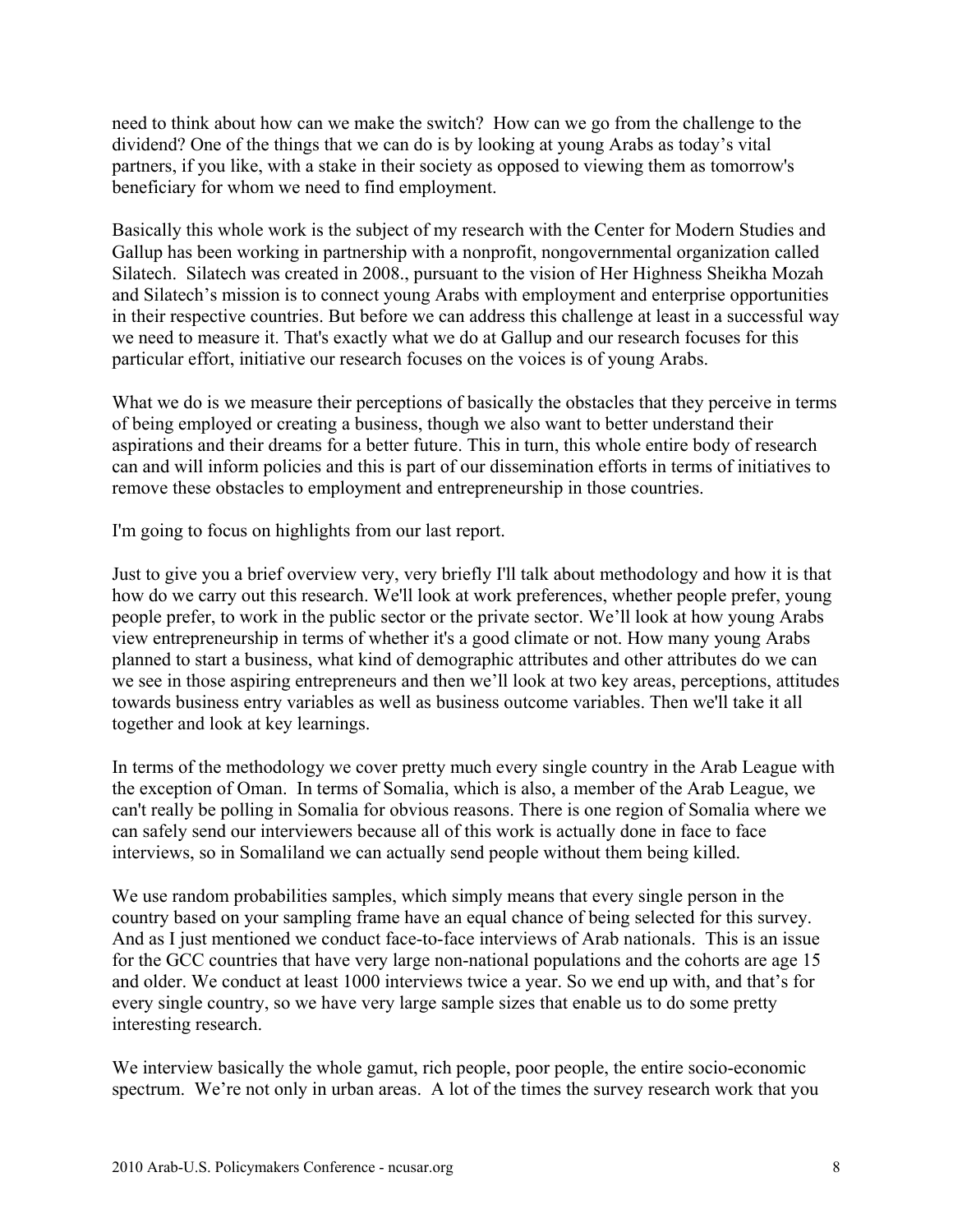will see will only focus on urban areas because it's a lot easier. We don't do that. We really have more nationally representative samples that also cover the urban areas. The margin of error is plus or minus 3 to 4% depending on the country.

We know anecdotally that there is a preference for work for the government, as opposed to the private sector. Let's take a look. Let's see if we can measure this. In terms of all young Arabs so that's across all the countries that I reference, between the ages of 15 and 29 we can see that their twice as likely to say that they would rather work for the government than for a business. Now about a quarter say that either would be fine. Now what's really interesting is if you look at, among people who say they are planning to start a business in the next 12 months so we called them the aspiring entrepreneurs. It's still a preference, they are really leaning toward government employment as opposed to private sector work. So this is a pretty interesting look at things.

I promise this is the busiest slide you will see in the entire presentation. I didn't even put the numbers. I hate having lots of really busy things and numbers but here this is actually, and I'll just do some highlights. It really shows you that there is a lot of variation across the region. It really is reflective of the great diversity that you have across the greater MENA region. It is this preference for being employed by the government is highest in Kuwait where 90% of young people say they will would rather work for the government and a business.

You go all the way but down to say, we will stop at Somaliland. Here you have a completely different picture, because we have 14% of Somalilanders between the ages of 15 and 29, who say that they would rather work for the government. 74% of them say that they would rather work for business. So when you are in the bottom part it's not like everybody wants to work the first work for the private sector and the perfect example of this is Libya where we have 13% of young Libyans who say that they would prefer to work for the government. But then you have about a third, it's actually 33% who say that they would prefer to work it in the private sector, and then you have almost half, 46%, who say either. So it's really a very varied picture. What I've circled on the slide is Lebanon. Lebanon is basically the country that divides this entire list between above Lebanon is where people the majority at least the majority of young people would rather work for the government and below Lebanon is the minority, below 50%, who would rather work for the government.

That's it. No more pain. We're going with the next one.

Okay if we have this leaning toward government work we know that obviously government employment provides more stability, more security and that sort of thing but it is also important to look at attitudes toward entrepreneurship and entrepreneurs. Are they positive, negative, neutral? So lets take a look.

Across the region again among young Arabs between the ages of 15 and 29, we have pretty solid, pretty strong majorities who, for the most part, have pretty favorable opinions of entrepreneurs. They also tell us that their communities are good places for rising aspiring entrepreneurs to launch their business. So overall it's a pretty positive picture.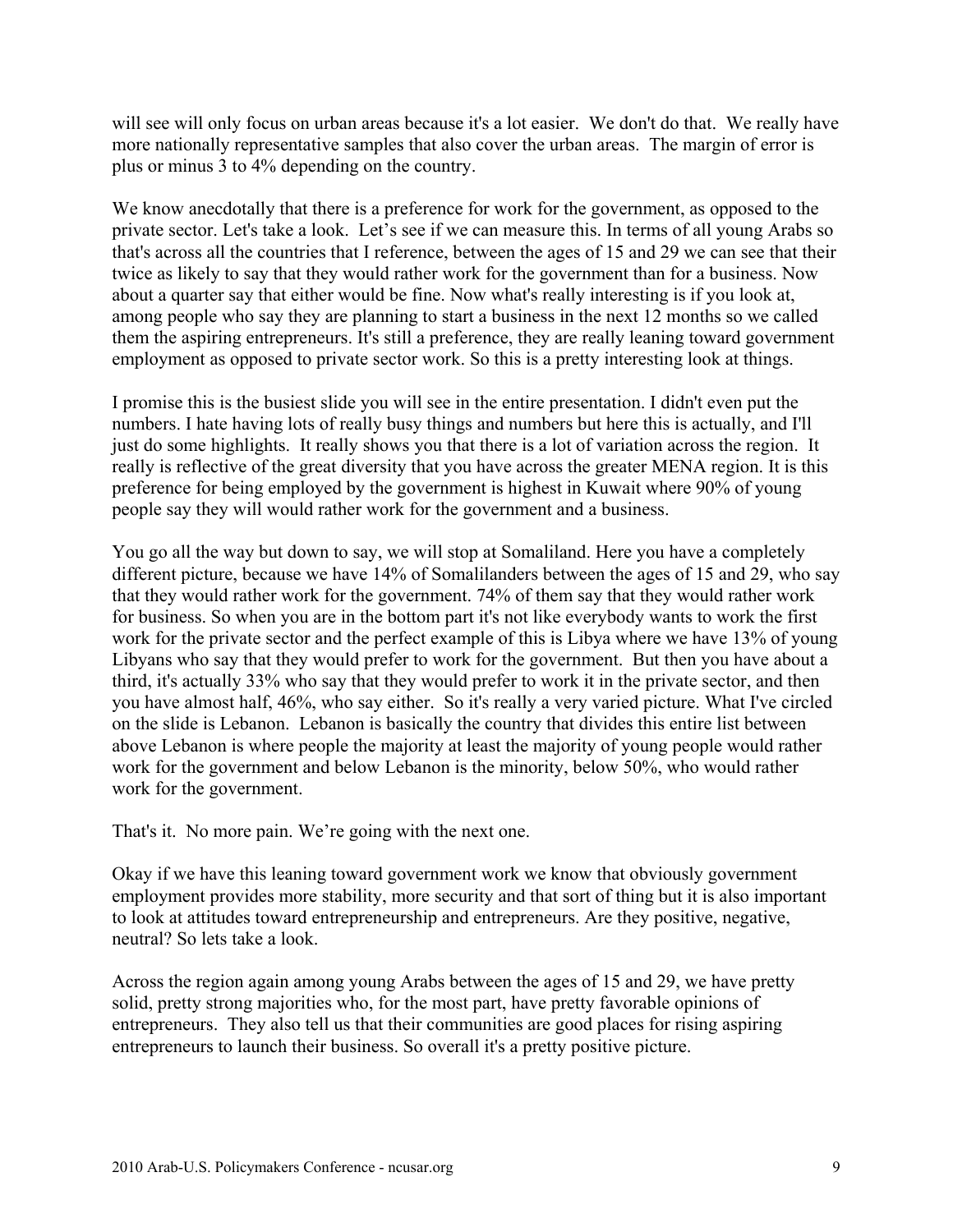I want to show you, we asked this question are you planning to start a business in the next 12 months and this is a proxy for really measuring people who have thought about what it means to be a business owner and have done some of the homework to make this a reality in the next few months.

So across this set of countries that we surveyed in the Arab League, 15% of young people say they're planning to start a business in the next year. Now looking at a number like this in isolation doesn't really help us, so I want to bring you the view from the United States. It didn't go very well, okay you can't see it I don't know why, but it is 4%. So 4% of Americans between the ages of 15 and 29 say they plan to start a business in the next 12 months. So there may be, obviously different reasons for this, but we have much greater interests in entrepreneurship across the Arab League.

Let's look at differences across groups of countries. So here we group the countries according to their GDP, national GDP information, with the high income countries being of course the GCC countries, middle income countries being places like Syria, Algeria and the like, and then the low income countries which would fall into Mauritania, Somaliland, Sudan and so forth.

So we see here that there is actually a lot a variation depending on where people live. Where the highest, the proportions of people who are more likely to want to start a business don't come from the poorest countries but actually from the more middle-income countries.

So what do aspiring entrepreneurs look like? Not surprisingly we can see that men are actually far more likely, almost twice as likely to say that they want to start a business compared to young Arab women. For men, business creation intentions are highest in the countries that are highlighted there, it's at least 30% of them. I'm not going to read the list. For women we have at least 30% again in those four countries and as you can see there is some overlap.

What other attributes can help us define aspiring entrepreneurs in the region? Well we know that they're more likely to be employed and to be employed full time. That's very important to know. We also know and this is not only Gallup research, there it is an entire body of research, looking at the relationship between entrepreneurship and civic engagement, and this is borne out by our research as well, where aspiring entrepreneurs are far more likely to say that they volunteer their time or that they have helped a stranger in the past week. One last point on this slide, which is extremely important, is that the people who are most likely to be creating a business are also the people who are most likely to leave their countries permanently.

Okay, I promised we would look at business entry items versus business outcomes items, so here we go.

In terms of business entry we see that in terms of looking at feeling confident that I can find the people qualified to do the job that I need to be done in my business, we have a pretty strong majority of people of young people who say so. The picture doesn't look as good when we look at two other extremely important aspects to launch a business and that's the paper work that's necessary to create a business at least in the formal economy and also access to capital and more specifically access to a loan, to start their business. So there is a lot of work that needs to be done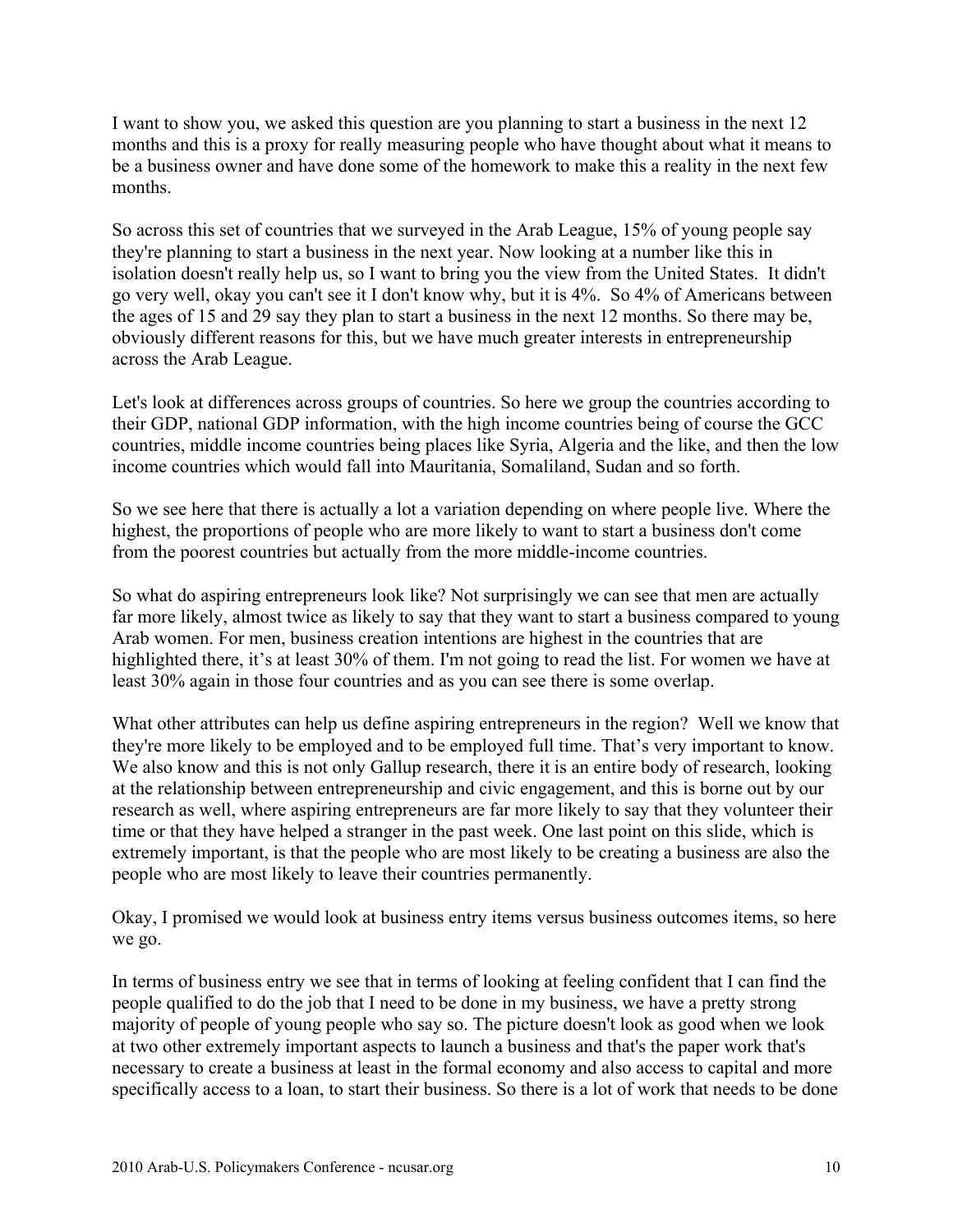and there is some variation across countries but this is actually pretty true in all the countries where we do this research. So lots and lots of efforts will need to go into removing these obstacles so the perceptions can improve.

Now in terms of business outcomes the picture is a little bit better than for business entry variables but as you can see here we have 59% of young Arabs who say that they trust their assets and property will be safe at all times. This is a pretty important business outcome with 34% who say no. Then we have less than half, 48%, who tell us that they would trust the government to let them, to let their business be very profitable and 42% say no. So here there is an opportunity for government policymakers to work on these issues to be improving these perceptions.

Taking it all together looking at a summary of the research and I just, in the time that I have, and I can see that I am even getting less time now, we know that we can see that entrepreneurship is definitely a critical component to be addressing the challenge of the youth bulge.

We also see that a majority of young people prefer to work for the government but there was a fairly large proportion of people who were undecided so that could be an opportunity to, I say here, sell the benefits of being an entrepreneur.

At the same time there are widespread perceptions of important business entry and outcome of barriers that exist. Finally and very importantly it appears that those who are the most committed to being entrepreneurs are also the ones who are the most likely to emigrate and this seems to suggest that business formation may not benefit their countries of origin.

Thank you very much.

[Joyce] Thank you, Magali Rheault.

We will turn to Maggie Mitchell Salem next.

[Ms. Maggie Mitchell Salem] Good evening and let me just figure out how to work this, do I have start first. Sometimes I think marrying Dells with Macs is a lot harder than anything else we are discussing.

In the meantime, while the presentation is coming up, I just want to say good evening to everyone here and who has stuck it out through the end of day one of a two-day conference.

I'd also like to note that the organizers did an excellent job of putting together this panel because it turns out that each of us are focusing on a very different but complementary area and so my compliments to the first two speakers.

I'm actually not going to focus entirely on Qatar, in fact I'm not focusing on Qatar at all. I'm focusing on a new organization which has the good fortune, but also the misfortune, of having the same name as a very large organization based in Qatar, and that is the Qatar Foundation.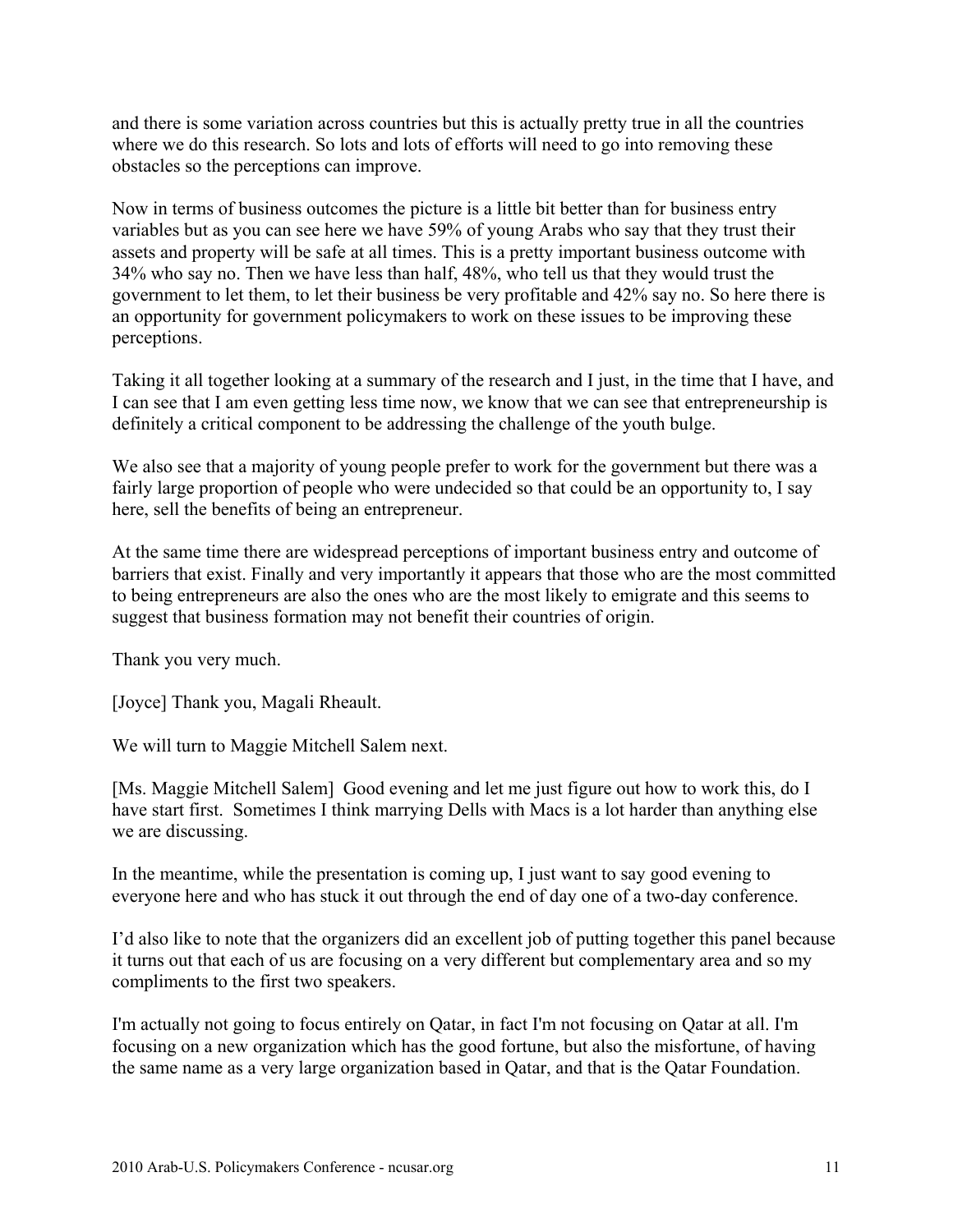The Qatar Foundation International is based in Washington, D.C. and is something very different although benefiting from the work and from the vision of Her Highness, Sheika Mozah, who is the head of the Qatar Foundation and who founded this institution as well as the Silatech.

The mission of Qatar Foundation International, you can see it there and read it at your leisure. You can also find this on our website at QSI.org. The mission of Qatar Foundation International is to build bridges; between young people, younger than the ones that I think have been focused on so far. We are focusing on middle and high school age students. Because we firmly believe that if you wait until someone turns 18 you might have waited too long. We are trying to bring cross cultural programs to young people in the U.S., in other parts of the world, and yes, Qatar as well and bring them together to learn, to lead, to listen, to find out about the other before they go to college, and for them to have ideas of the world and their place in the world at a much younger age.

The freedom of information means that a 10-year-old can know as much as I do and I consider that my eight year old knows a lot more about bugs than I'll ever know, so information is there but as we know information has no meaning without context, without giving it something much richer than the words on a page. And we also all know that information can be distorted and if you give young people a chance to interact with each other at young ages and give them a chance to see the world and be a part of it, we think that that can make a significant difference.

So that's what we are trying to do and I would just read the part that talks about our vision which is of a world that embraces and respects diversity, values life long learning and empowers individuals to take action to shape their future. That's what we are trying to do with these young people in our inaugural programs.

A word about our donor, just to clear up any misunderstanding. Our donor unlike us was founded in 1995. We are operational for the past 18 months. So we are young and still growing and still taking in ideas and creating programs. It was founded by the Emir and the head of the foundation in Doha is Her Highness, and their mission is complementary to ours but different. Enough about our donor.

These are the areas in which we are operating. Global learning is the one that focuses on bringing young people together through programs focusing again on middle and high school aged students. These are programs that I'll discuss a little bit later. Community engagement. Community engagement is an integral part of everything we do. It is not only a programmatic pillar it is a cross cutting theme for us. We believe that all participants in our programs should give back some of what they benefited from and that's not just presentations when they go back home but giving their time as part of our programs. So we have a volunteer service component to all of the programs that we design.

Global public health is a new area that we're still working on. Scholarships of course if you are in middle and high school you are looking at going to college, we want to provide opportunities for young people who meet a set of criteria that we are still forming from all parts of the world to benefit from the educational opportunities that are available in Doha at Education City but also at other institutions around the world. So stay tuned for scholarships.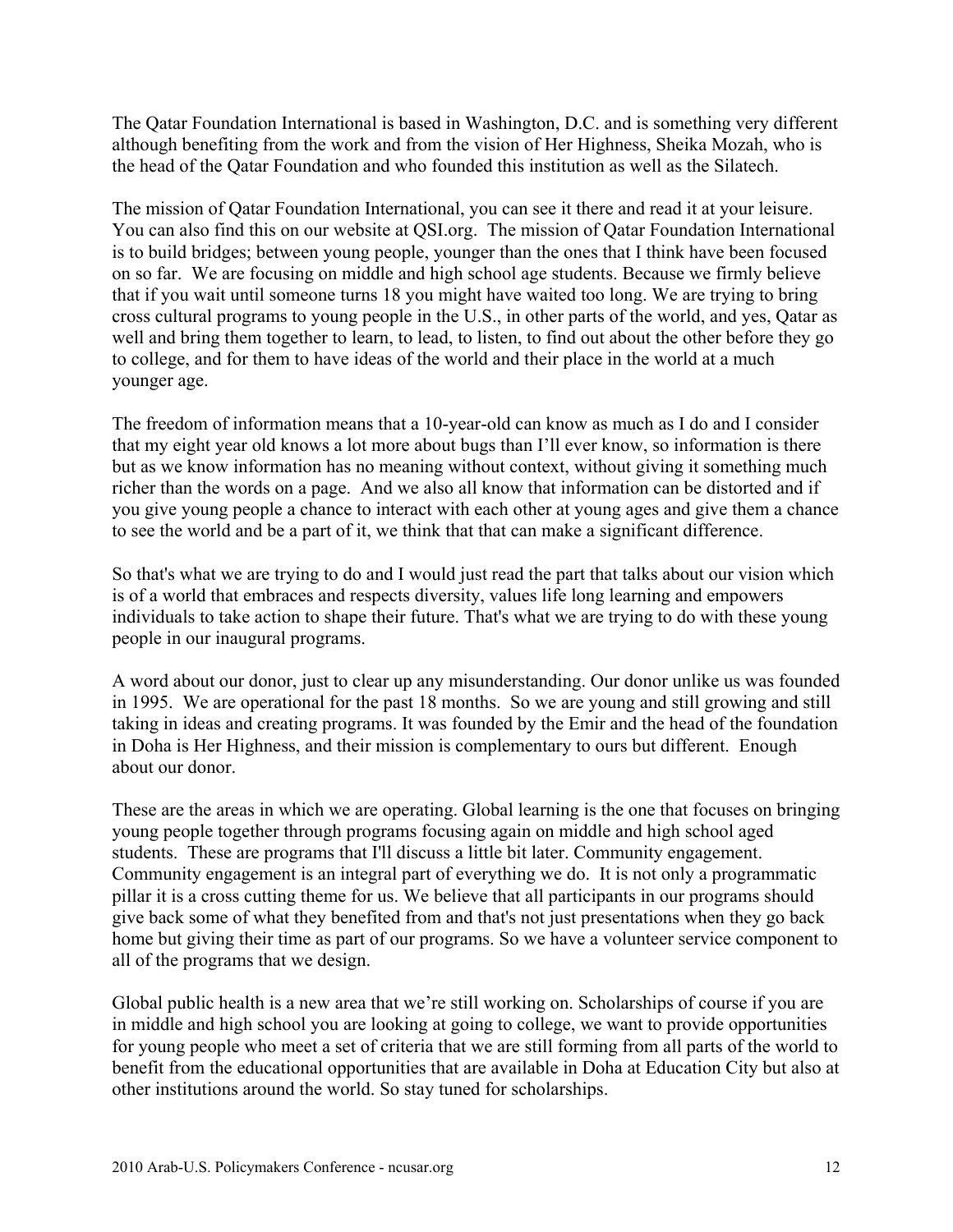And special opportunities is our area to foster new ideas that may not fit into any of the other areas that we cover because we really do believe that there are ideas out there that we may not have thought of and if they come to us and we think they fit our overall mission then we are interested in considering them. So that's a word about us, just to give you some thoughts.

The crosscutting themes, I discussed one before which is volunteerism but others include collaborating with the best organizations in the field. We don't want to own any of the space that were in. We can't reach every young person in the world and we know that there are other people out there including some of the names behind me who are equally interested for other reasons, in reaching young people and designing programs that engage them effectively, whether it be in academic disciplines or just as people who can have a conversation and not scream. And if there's anything that we can do at the end of this if we can produce people who can disagree and walk away and shake hands, in the atmosphere are we all live in, that's been alluded to before, I think that would just be a huge coup. Enough of the soapbox.

We support multiyear programs recognizing that the programs we are engaging in require a longterm commitment. We seek areas, ways to incorporate our programs with appropriate technology. Again this goes to my earlier point that we cannot, not only can we not reach everyone, we can't fly them all over the world, much as we'd love to throw them all on Qatar Airways planes and take them where ever they would like to go. It's not going to happen. Its costly. So how else can we reach young people and put them together without actually putting them in the same room.

And lastly we emphasize cross-cultural collaboration and diversity. So our programs. What are we actually doing, what are we doing with these young people in places like DC, Doha, Boston, Portland, Honolulu and Sao Paulo, Brazil.

We are teaching them Arabic, obviously not the ones in Doha. We are also providing them with science and technology programs that the teachers engage on as well as the students and in doing all of this -- none of this is unique let me just point this out. Teaching Arabic and investing in science and technology programs is actually a well-worn path and again one that many of these organizations are investing in.

What we're trying to bring to this is a bit of a different angle and that is having teachers in Qatar and teachers in the U.S. talk to each other. Some of the concerns are the same. Teachers have to do a lot, often with very little training. How can they work together to build a curriculum that engages their students and we've already organized with the help of Cisco some tele-presence meetings, putting these teachers together to do just that. And we're looking forward to having many more of these.

For the students. We did take students from DC and Boston to Qatar during their spring break after they'd been studying Arabic for six months. They met with Qatari students from sister schools. We have a network of schools and Qatar public schools so that we are reaching Qatari students and not just expatriates, and a boys and a girls schools because, if you know it the thing about Qatari public schools, they are gender segregated. So each school had two sisters schools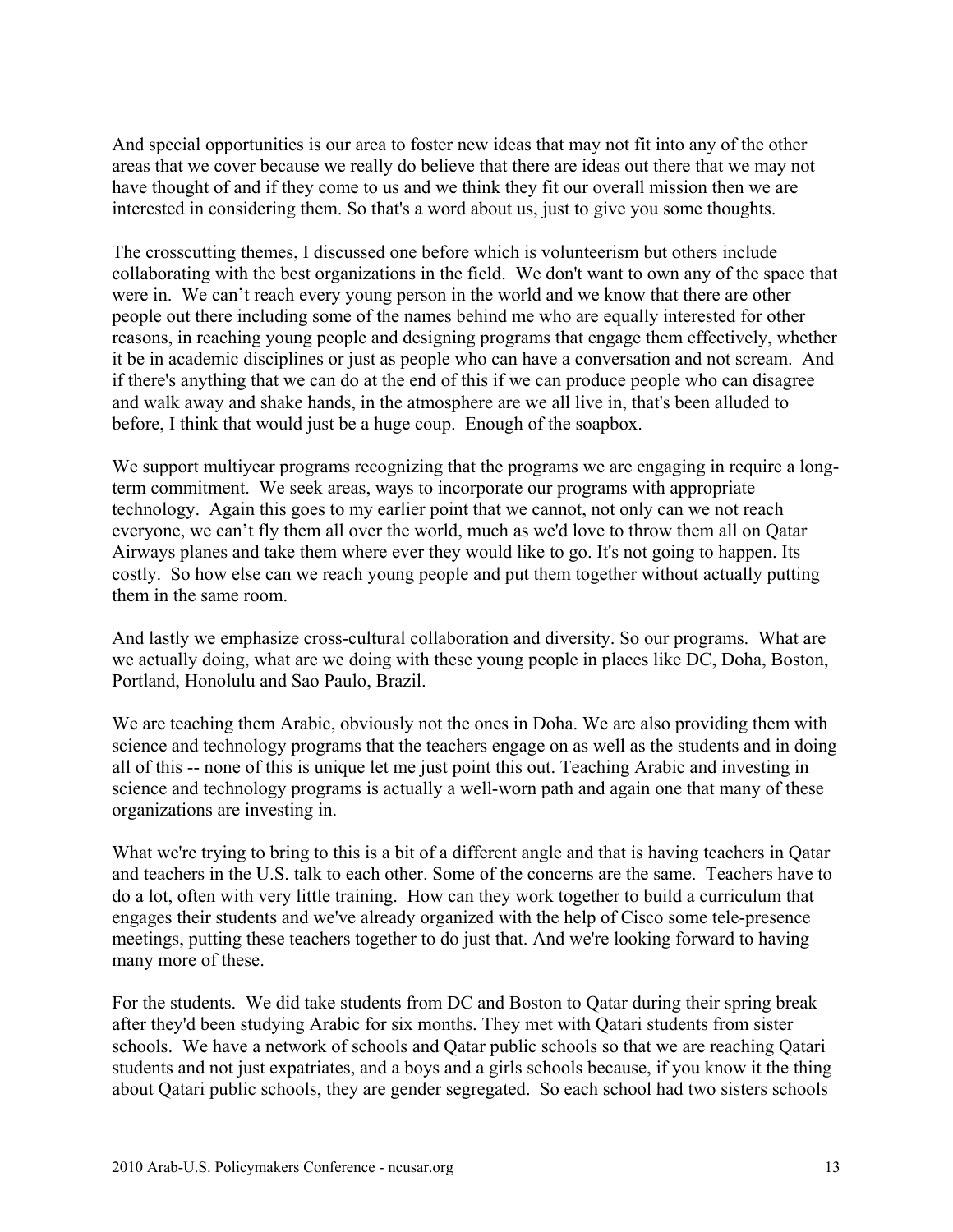and Qatar. The students met and interacted and then we took all of those students to DC and Florida for a science trip in July. It was astonishing to watch these kids who had had a week to interact previously and actually the girls had a little less time than the boys did. To watch them all together for 10 days and to see the sort of community that they built and I can tell you, and I know I'm in a sympathetic audience, if you could've built a bubble over those young people and protect them from the insanity around them it would have been a wonderful thing. Because for a moment in time it didn't matter what label they wore. They were kids. They had differences and that was good because we don't want everyone to look and sound the same. We want them to be different, but we want those differences to be respected and it was a really wonderful environment.

The kids noticed that the adults had a really hard time with some of this because there were some Qatari teachers and American adults on the trip. The kids did fine, so good news. Evolution might just work. But in noticing the tensions between some of the adults and some of the conversations that were taking place two of the young Qataris came up, well actually one young Qatari and one young Boston student who'd become very, very good friends decided that the kids needed just that bubble to operate in and to talk about that difficult issues that are out there.

The idea that as one of the young Qatari boys said to me, "But, Miss, the Qatari girls aren't suppose to swim in the public pool." This is when we were at Disney World and all of the American girls, all the boys were in the pools swimming together and I notice that the Qatari girls wanted to go in. But they couldn't go in when that whole group was there. And so I asked them all to leave and they did and they were very gracious about it but the young Qatari boy said I would not let my 13-year-old sister swim in this pool. And I said, I understand, but this is their choice. I'm not going to tell them what to do, some will, some won't and that is it their choice.

I can tell you quite honestly that it was a very difficult conversation for me because my response, and I have spent a lot of time in the Middle East, but my response would have been typically American but that's not fair. That's not an issue of fairness, it's an issue of cultural standards. And so I realized in thinking through my response, that I would not have been responding in a way that made sense. We would have been speaking on different levels. So when two students came to me with the idea of developing an online forum, where the kids could talk about some of these issues, we are calling it the "tough stuff" on the forum, but also fun things like games and books they like and movies they've seen. One of the Qatari girls I think is going to grow up to be "House" if any of you watch "House." She's amazing.

So to give them that protected zone, and we are going to be expanding it carefully because when you build a protected space, any of you who are on Gulf 2000 know that often what you think is a safe area is actually not very safe and people expose each other's comments and that's not right. So again hoping that kids can do better than adults, we are going to carefully vet who joins the community. But that's what they built, that was their idea and we are incredibly proud of them. Again that goes to that fourth special opportunities category that QFI has.

When we see a good idea we like to try to encourage it and this is one that most definitely fit our mission and we are very proud of Damon and Fahad, who are both now on their way to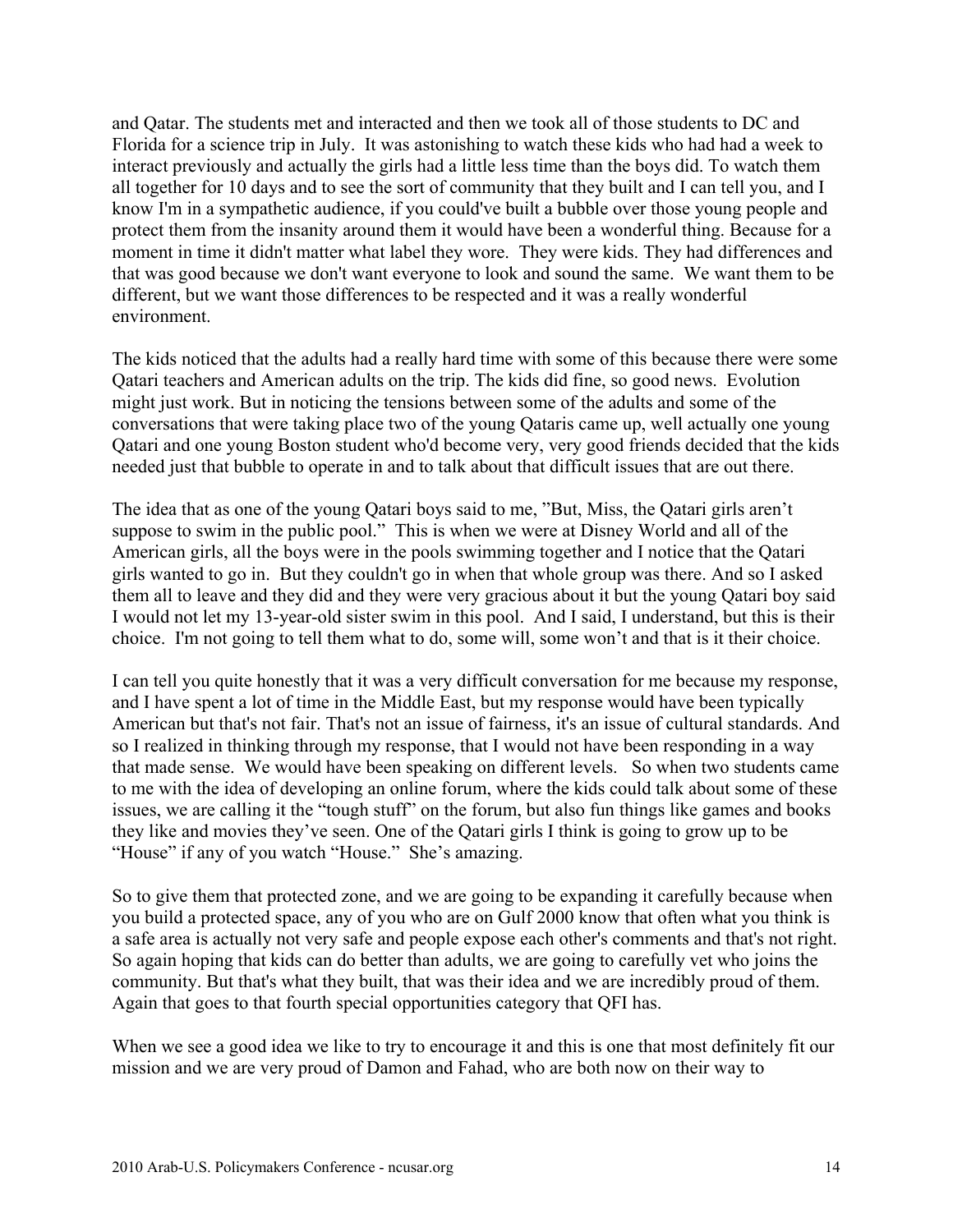Alexandria Egypt for a Young Civil Leaders Conference, Civil Society Leaders Conference, so we're just thrilled with them.

This is just a little blurb from Fast Company which did an article on this online forum that we built and they said it perfectly. Participants on both sides come from demographics that are likely to be future influencers. It's not every American teenager whose able to travel to Qatar or Saudi Arabia or any other country in the Middle East. And it's not every resident in Qatar who can travel to America. I myself benefited from a Fulbright and went to Syria, never having stepped foot outside of the United States ever. This was in 1990 when Hafez Al Assad was [Arabic phrase] but he was [Arabic phrase] caught up with him.

It was an amazing experience, but again I was 21-22, so I've now completely dated myself. I'm glad that Her Highness had the vision to create an organization that could carry out a program like this, for younger people. Because it's too late to wait till you're 21 or 22 to see the world, or at least experience differences in the world if you can't see it directly.

With that , QFI in the future. We are very happy, you can see the last line because I too am being cut off so you can go home and have dinner. Or go to the Iraqi Consulate.

We are actively seeking partners and ideas and ways of working with others. We don't own the landscape. You have some idea of what we're interested in doing but all of this going to the title of the conference, "Going Where." I can't speak to U.S.- Arab relations on the political space, but I can say having watched these kids and again, its not a Gallup's sample size, and I don't know that we randomly sampled very well, but we took inner-city kids and kids from Qatar we put them together and they went places, physically, mentally, emotionally, socially. So I have a lot of hope and I think the Saudi ambassador is quite correct. This is a resource. I have four kids so I can also say it's a challenge, but the young people are a resource and they'll surprise us if we give them the chance to think and be and build that world that I think we'd all rather live in.

So, with that good evening. Thank you.

[Joyce] Thank you very much, Maggie. We are running out of time and John Moran will be our last speaker. He'll do some summing up and perhaps some commenting, asking questions. We will not have time for questions from the floor but Dr. Anthony has said that the National Council will put the questions online that have been submitted.

[John Moran] Good afternoon. I'll be very succinct in my role as commentator to this distinguished panel. If I may I'd like to touch on the issue that some of our previous speakers, and certainly Dr. Alhalaf and Dr. Rheault, brought up today and that is the burgeoning youth population in the Arab world and its implications, not just economic implications, but indeed strategic implications as well.

This is a particularly important challenge for Saudi Arabia as many of us have noted and it is a difficult issue to address in light of the very large expatriate population throughout the Gulf, but particularly in Saudi Arabia. If I recall correctly according to a 2009 Saudi's census there were approximate 18.7 million Saudi citizens and 8.4 million expatriate workers, which of course is a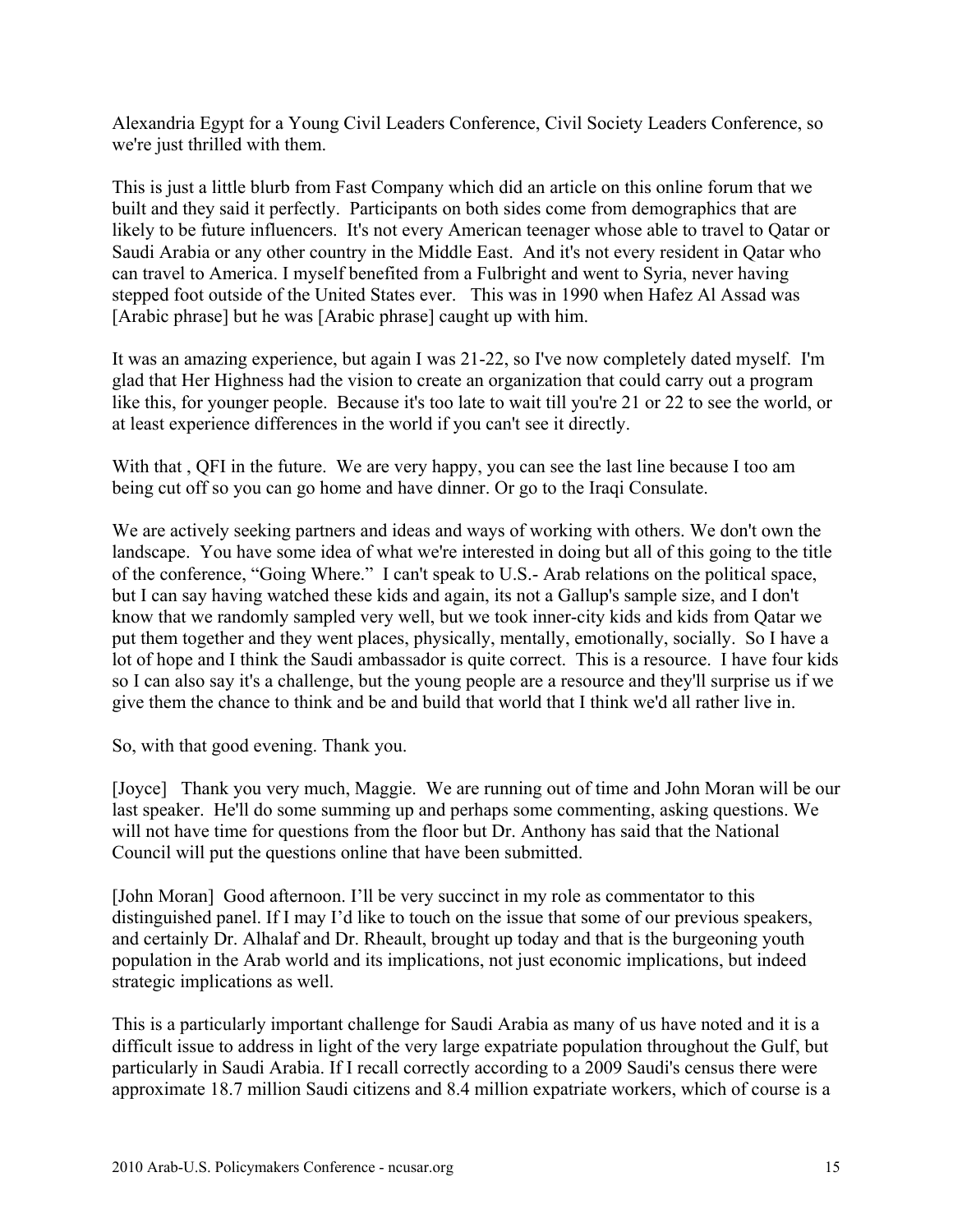very large percentage of the population. I don't know if that's correct but I'm sure Dr. Anthony will correct me if it's not.

I remember, I've served twice in Saudi Arabia, most recently in Riyadh. But when I was in Jeddah in the 1990s in our consulate there, the conventional wisdom among the expatriate community was that Saudis were not willing, for complex cultural and social reasons, to take entry-level positions, hourly positions in the services industry. I remember one expatriate telling me that there was a syndrome called "SIC" -- Saudi in Charge, whereby you had Saudis in senior management positions but not many in junior management positions and virtually none in entry level or indeed hourly positions.

I think this has been conventional wisdom for some time so I was very surprised when I returned to Saudi Arabia as Public Affairs Counselor in 2008 to find so many young Saudis working in Starbucks, working in grocery stores, and doing a very good job, being very well integrated into the workplace, and with their Saudi and non Saudi colleagues. I don't want to overstate that trend but the certain pragmatism that I've noticed among both the Saudi leadership and the Saudi population. There is not a cultural, from what I saw, previous position not to take these entry level jobs positions. And I think that's something that perhaps bodes well for the country's effort to implement Saudiazation, as they call it, and find jobs for this youthful demographic bulge in the population.

I'd like to touch on, also the efforts in education which my colleagues have addressed. If there is one thing, I've served in seven Arab countries, if there is one commonality I found among all of them, it's the absolute obsession with education for their children. This is something that cuts across class lines, it cuts across sectarian divisions. It's something that liberals, progressives in Saudi Arabia have in common with conservatives, and that is they see education on a pragmatic sense as something that will better the life of their children.

I think this is again something important in looking at work for youth in Saudi Arabia and other parts of the Arab world. The Saudis, my impression is are approaching this problem in the same way they did the challenge of industrialization, as you know they went very, very quickly from a pre-modern economy to a very modern infrastructure and they did this by taking an innovation here from outside, a model from there, and bringing it in, assuring that it was within their own cultural context, but it bespeaks a very non ideological approach to dealing with problems, again a very pragmatic approach.

I think there is a good possibility and I would say we in the U.S. Embassy when I was there were fairly optimistic about it the direction of Saudi educational reform. Often I get the impression people view it as the leadership trying to impose modern values, values of tolerance and understanding, mutual understanding among cultures on a population that is not ready for it. But in fact, from what I've seen the population is very interested, again obsessively so, in education. I think they generally agree with the approach of the Saudi government in that regard.

[Joyce] Thank you all very much and I think you all know where to go now. I'll turn the podium over to Admiral Bernsen who will say goodbye.